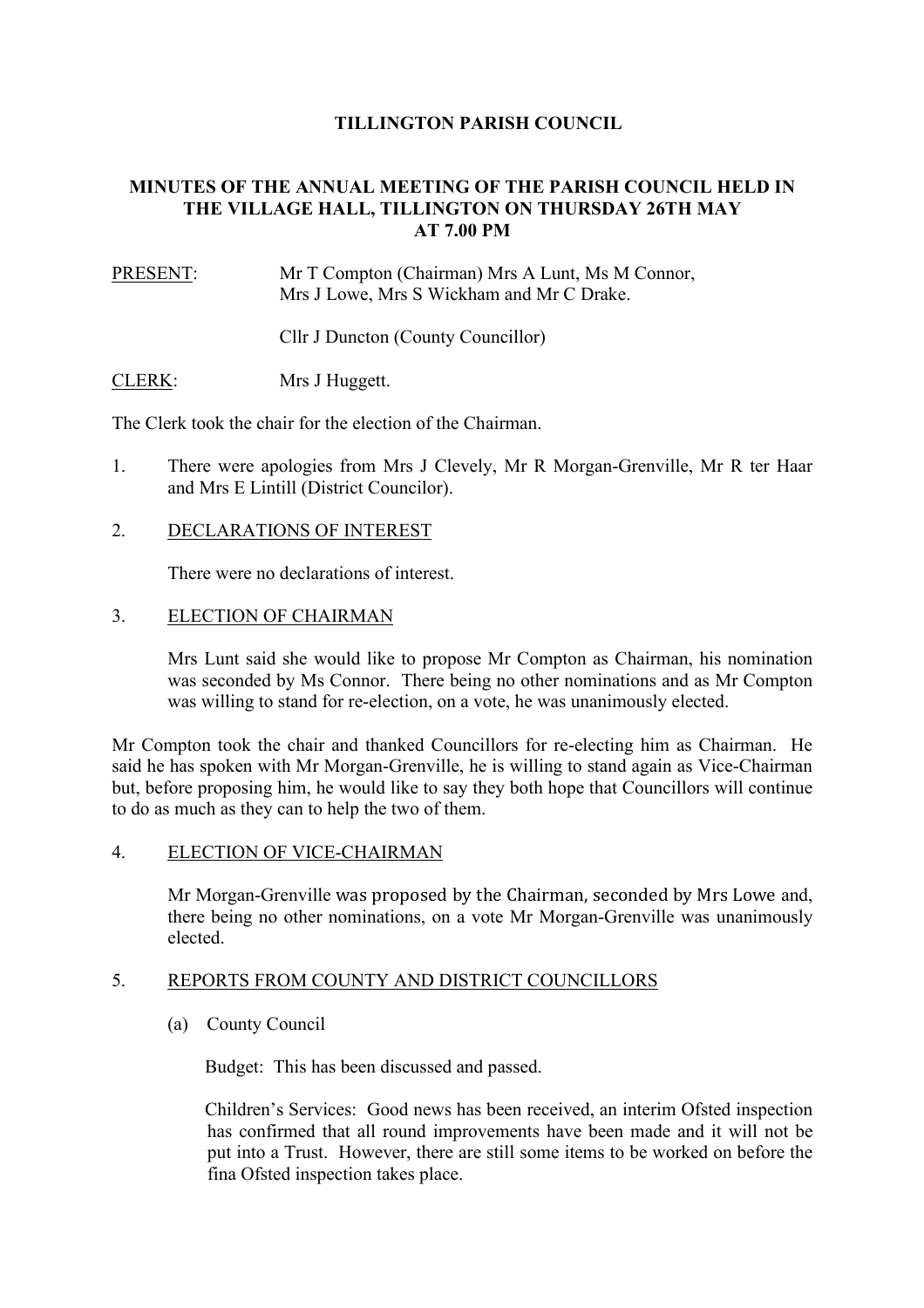Waste and Recycling: A recent visit to the County's Billingshurst waste and recycling centre, run by BIFFA, proved extremely interesting and it was an eye opener to see how our waste is dealt with after it leaves our bins. 33% is recycled, and it is in the top ten counties for recycling, black bin bags, 53%.

 Pot Holes: County now has two special patching machines which are speeding up repairs. She hopes that they will not just repair those that are deep enough but, at the same time, will fill any alongside which are not yet deep enough to be done.

 Operation Downsway: It is hoped to install an acoustic camera at Bury. Tom Richardson, leading the local group, is still trying to find a solution to the noise and speeding along the A272 at Tillington and surrounding areas.

 Fire and Rescue: Mr Gresham Cooke asked if there is any further news on the Fire and Rescue Service. Cllr Duncton said the embargo has been lifted and progress is being made.

(b) District Council

In Cllr Lintill's absence there was no report.

## 6. COUNCIL COMMITTEES

| <b>Finance:</b>                                       | The Chairman, Mrs Clevely and Ms Connor                                                                                                                                                                            |
|-------------------------------------------------------|--------------------------------------------------------------------------------------------------------------------------------------------------------------------------------------------------------------------|
| <b>Planning:</b>                                      | Mrs Clevely, Mrs Lunt and Mr ter Haar                                                                                                                                                                              |
| <b>Environment</b><br><b>Physical Infrastructure:</b> | <b>Recreation Ground, Pavilion, Sheds, Allotments</b><br>Mrs Clevely, Mr Morgan-Grenville and Mrs Wickham<br><b>Phone Boxes, Shelters, Seating</b><br>Mr Drake<br><b>Cart Shed</b><br>The Chairman and Mr ter Haar |

 Mrs Lowe said, as she is not on a committee, she will speak to Mrs Clevely and see if she would like her to take her place on the Planning Committee. This was agreed.

## 7. MINUTES OF THE PREVIOUS MEETING

 The minutes of the meeting held on Thursday 3rd March, having been circulated, it was proposed by Mr Drake, seconded by Ms Connor, that they be passed and signed.

# 8. MATTERS ARISING

 (a) Platinum Jubilee Celebrations: The Clerk referred to the paper, produced by Mrs Clevely, which she had previously circulated to Councillors updating them on the celebrations. The Chairman said Mrs Clevely had told him that, in memory of her mother, Mrs Greenwell, who had been a County Councillor and a Parish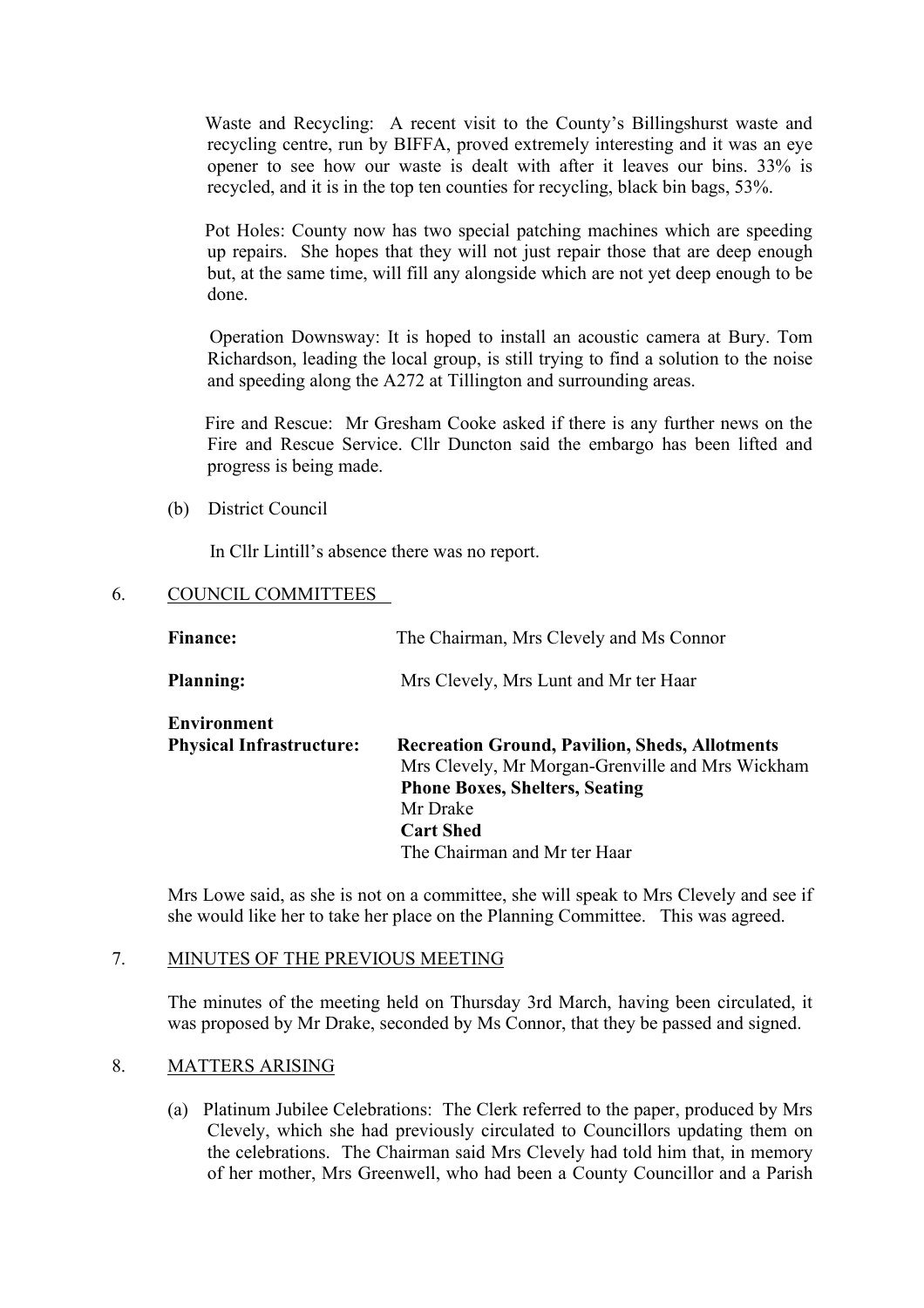Councillor for many years, the family have purchased a beacon which will be erected permanently on the Recreation Ground.

- (b) Cricket, Wicket and the Equipment: The Chairman said now he is back he will speak to Mr Morgan-Grenville about preparing and maintaining the wicket. The Clerk said Mr Noakes has sorted the equipment and it has been left for the Council's use.
- (c) Pavilion Kitchen: The Clerk said the kitchen is now installed, and looks great, she has met with Kate Knight, they sorted out the crockery and cutlery, and she listed those items that need to be replaced. With the new hot water heater they hadn't thought it necessary to have a kettle. Councillors were not in agreement with this, for small groups who might only need to make coffee, they thought it was essential. The Clerk to inform Kate.

 Frying pan Saucepans x 3 Baking sheets x 2 Oven liner x 1 (to protect new oven from spillages) Cutlery to match x 24 sets Kettle

 It was agreed that the above items could be purchased. The Clerk said she would like thanks minuted to Mrs Clevely who had been instrumental in planning the kitchen, buying the equipment and arranging for its installation. This was unanimously agreed.

 (d) Cart Shed: The Chairman said in order to comply with planning regulations the work had to be started before the end of May 2022, so Ben Kirk had carried out a small repair on 12th May. The funding gap for the repair of the cart shed is about £16,000, total cost being £26,000 + VAT. £7,500 has been put in the Precept and a grant of £1,800 has just been received through the climate change levy from the River Common house development. There are so many demands on people's generosity so one idea he has is to issue a bond of £1,000 that is repaid over five years with a fair interest rate of, say, 5%. The precept is received twice a year so we would be able to pay back £1,000, plus the interest, every six months. A short discussion followed, this was thought to be a good idea and should be considered further. A full bat survey hasn't yet been carried out.

The Chairman invited Mr Gresham Cooke to speak.

# 9. PUBLIC QUESTIONS

 Cart Shed: Mr Gresham Cooke thanked him, he said thought to issue a bond to repair the Cart Shed was a good idea.

 Croquet on the Recreation Ground: It had been mentioned that Duncton Croquet Club was looking into the possibility of relocating to the Recreation Ground and he asked the Chairman for an update. The Chairman replied that after several meetings it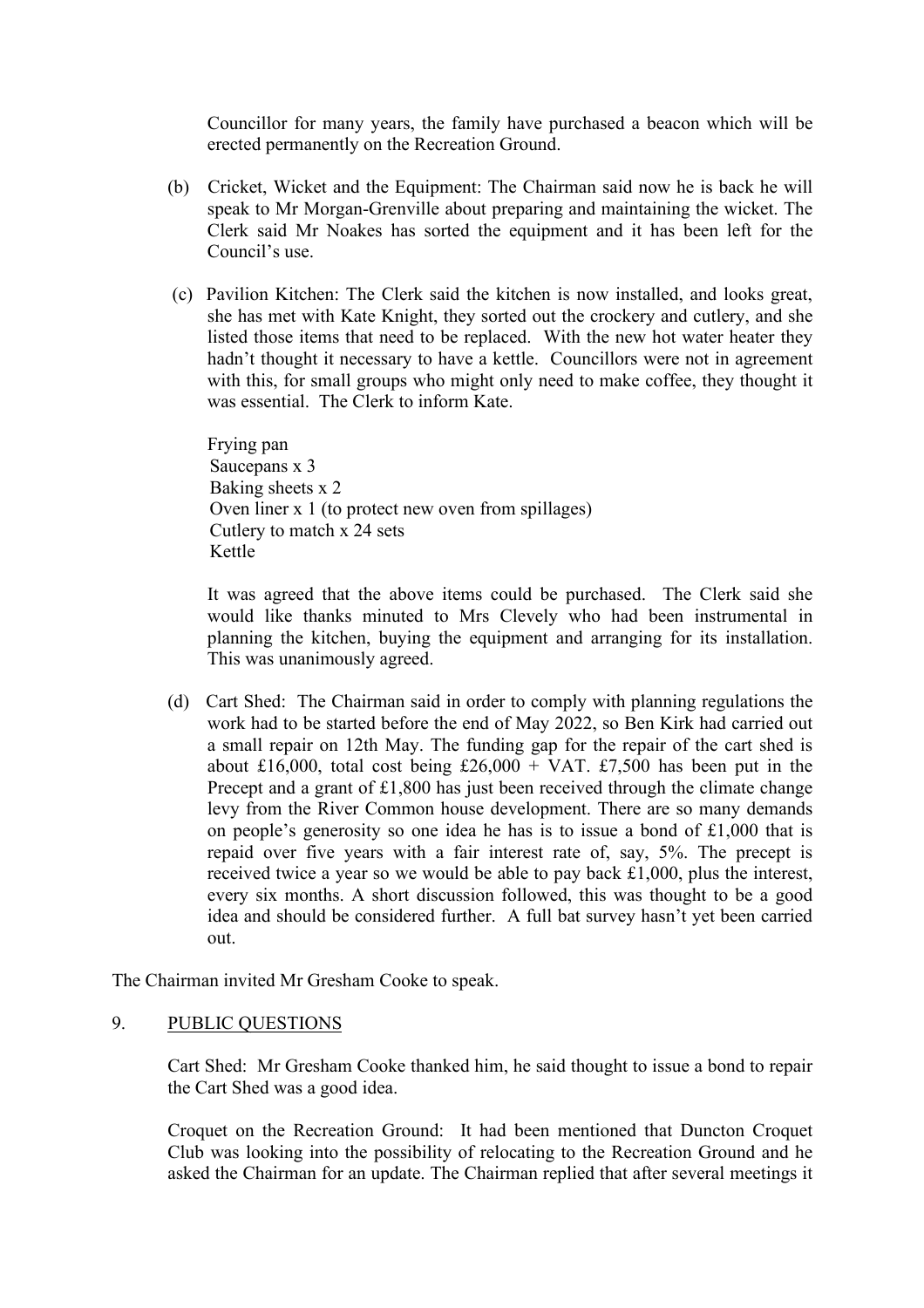was agreed this would not be practicable. The two and a half pitches they wanted would take up too much space and at times, when there was a very strong wind, it would not be possible for play to take place.

#### 10. FINANCE

(a) Current Financial Situation:The Clerk referred to the accounts to the 24th May previously circulated, she had a few updates.

## **Income**

 Queen's Platinum Jubilee: Donations of £1,420 had been received in 2001/2022, total now £2,620 Southdowns National Park: £1,848 from a new build at River Common

#### **Expenditure**

 Cart Shed: £450. Minuted under Item 8(d) Queen's Platinum Jubilee: £577 spent in 2021/2022, total expenditure £2,921 Pavilion Kitchen: To be funded from £5,052 in the Recreational Trust account, the balance from the budget

| <b>Restricted Fund</b> | Recreational Ground Trust | £5,052.31 |
|------------------------|---------------------------|-----------|
|------------------------|---------------------------|-----------|

## **Balances at 24th May 2022**

| Current Account | 391.00    |           |            |
|-----------------|-----------|-----------|------------|
| Deposit Account | 10,869.47 | 11,260.47 |            |
| Post Office     |           | 1,231.71  | £12,492.18 |

#### **CHEQUES PAID FROM 1ST MARCH TO 24TH MAY 2022**

| Oldfield Tree Services | 920.00   | Recreation Ground - Hedge Cutting        |
|------------------------|----------|------------------------------------------|
| Gigloo                 | 220.64   | Platinum Jubilee - Fireworks             |
| Apollo Pest Control    | 100.00   | Recreation Ground - Mole Removal         |
| Mr A Morgan-Grenville  | 200.00   | Website - Feb/Mar                        |
| <b>CDC</b>             | 1,008.38 | <b>Emptying Waste and Dog Bins</b>       |
| Mrs J Huggett          | 240.86   | Salary Increase, Expenses, Postage - Mar |
| Mr T Compton           | 108.00   | Platinum Jubilee - Tree Plaque           |
| <b>Business Stream</b> | 31.29    | <b>Recreation Ground - Water</b>         |
| Mrs J Huggett          | 177.28   | Salary, Expenses - Apr                   |
| <b>WSALC</b>           | 177.57   | <b>Council Affiliation Fee</b>           |
| Gigloo                 | 514.84   | Platinum Jubilee - Beacon                |
| <b>Autumn Events</b>   | 200.00   | Platinum Jubilee - Pizza Van             |
| Peter Potter           | 2,328.00 | Pavilion Kitchen - Units and Shelves     |
| Sally Lowe             | 300.00   | Platinum Jubilee - Bar Balance           |
| Zurich Municipal       | 2,519.37 | Insurance                                |
| Mr B Wickham           | 1,540.00 | Mowing 2022                              |
| Sylvia Beaufoy Centre  | 500.00   | Grant                                    |
| Mrs K Knight           | 37.50    | Pavilion Cleaning - Apr                  |
| Mrs H Cruikshank       | 100.00   | <b>Internal Audit</b>                    |
| Mrs J Clevely          | 1,540.00 | Pavilion Kitchen - Fridge, Cooker, etc.  |
| Eat The Street         | 720.00   | Platinum Jubilee - Food trucks           |